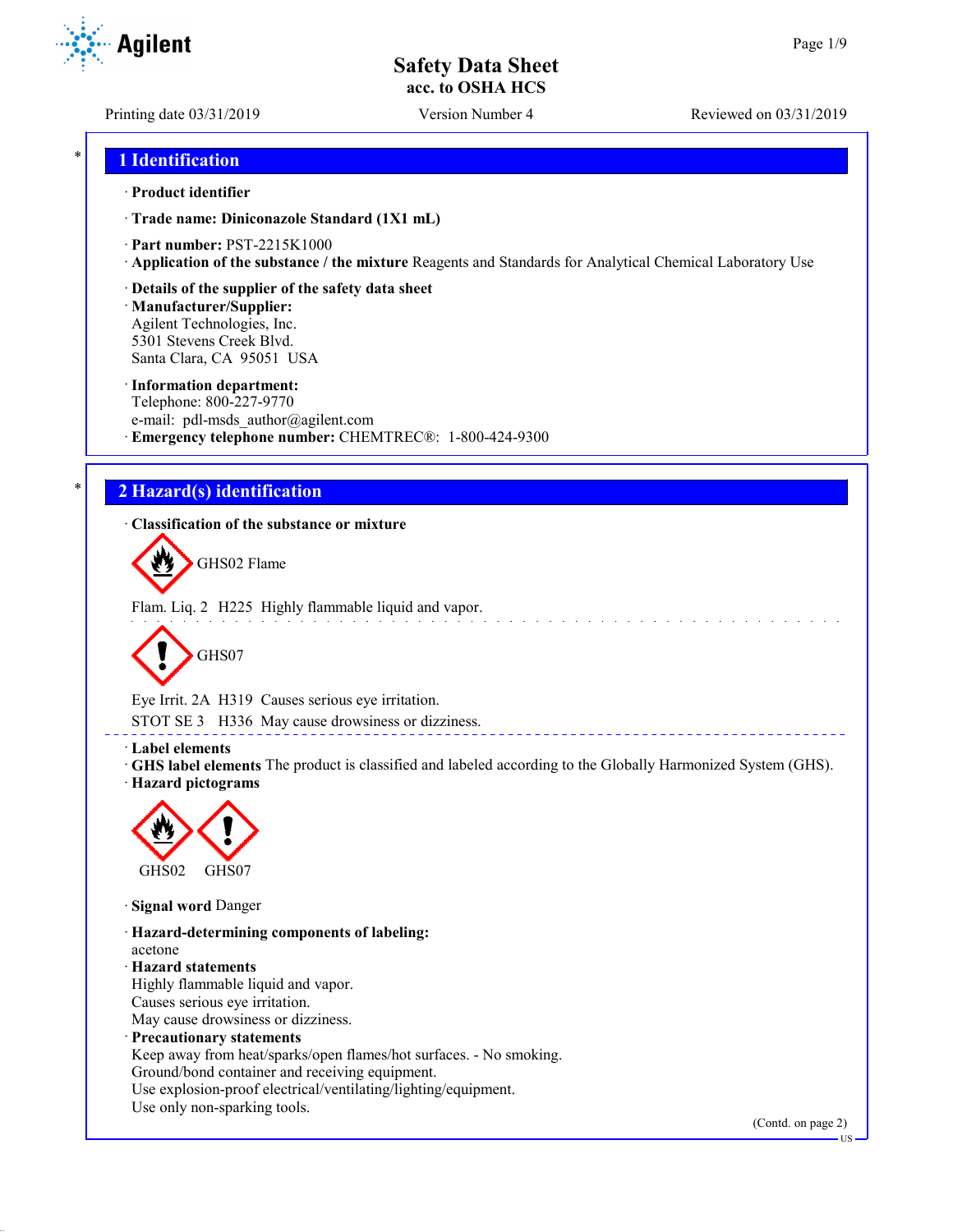**Trade name: Diniconazole Standard (1X1 mL)**

(Contd. of page 1) Take precautionary measures against static discharge. Avoid breathing dust/fume/gas/mist/vapors/spray Wash thoroughly after handling. Use only outdoors or in a well-ventilated area. Wear protective gloves/protective clothing/eye protection/face protection. If on skin (or hair): Take off immediately all contaminated clothing. Rinse skin with water/shower. IF INHALED: Remove person to fresh air and keep comfortable for breathing. If in eyes: Rinse cautiously with water for several minutes. Remove contact lenses, if present and easy to do. Continue rinsing. Call a poison center/doctor if you feel unwell. If eye irritation persists: Get medical advice/attention. In case of fire: Use for extinction: CO2, powder or water spray. Store in a well-ventilated place. Keep container tightly closed. Store in a well-ventilated place. Keep cool. Store locked up. Dispose of contents/container in accordance with local/regional/national/international regulations. · **Classification system:** · **NFPA ratings (scale 0 - 4)** 2 3  $\overline{0}$  $Health = 2$ Fire  $= 3$ Reactivity  $= 0$ · **HMIS-ratings (scale 0 - 4) HEALTH**  FIRE REACTIVITY  $\boxed{0}$  Reactivity = 0  $|2|$  $3$  Fire = 3  $Health = 2$ · **Other hazards** · **Results of PBT and vPvB assessment** · **PBT:** Not applicable. · **vPvB:** Not applicable. \* **3 Composition/information on ingredients** · **Chemical characterization: Mixtures** · **Description:** Mixture of the substances listed below with nonhazardous additions.

· **Dangerous components:**

67-64-1 acetone 99.874%

### **4 First-aid measures**

· **Description of first aid measures**

- · **General information:** Immediately remove any clothing soiled by the product.
- · **After inhalation:** Supply fresh air; consult doctor in case of complaints.
- · **After skin contact:** Immediately rinse with water.

· **After eye contact:**

- Rinse opened eye for several minutes under running water. If symptoms persist, consult a doctor.
- · **After swallowing:** If symptoms persist consult doctor.

(Contd. on page 3)

Printing date 03/31/2019 Version Number 4 Reviewed on 03/31/2019

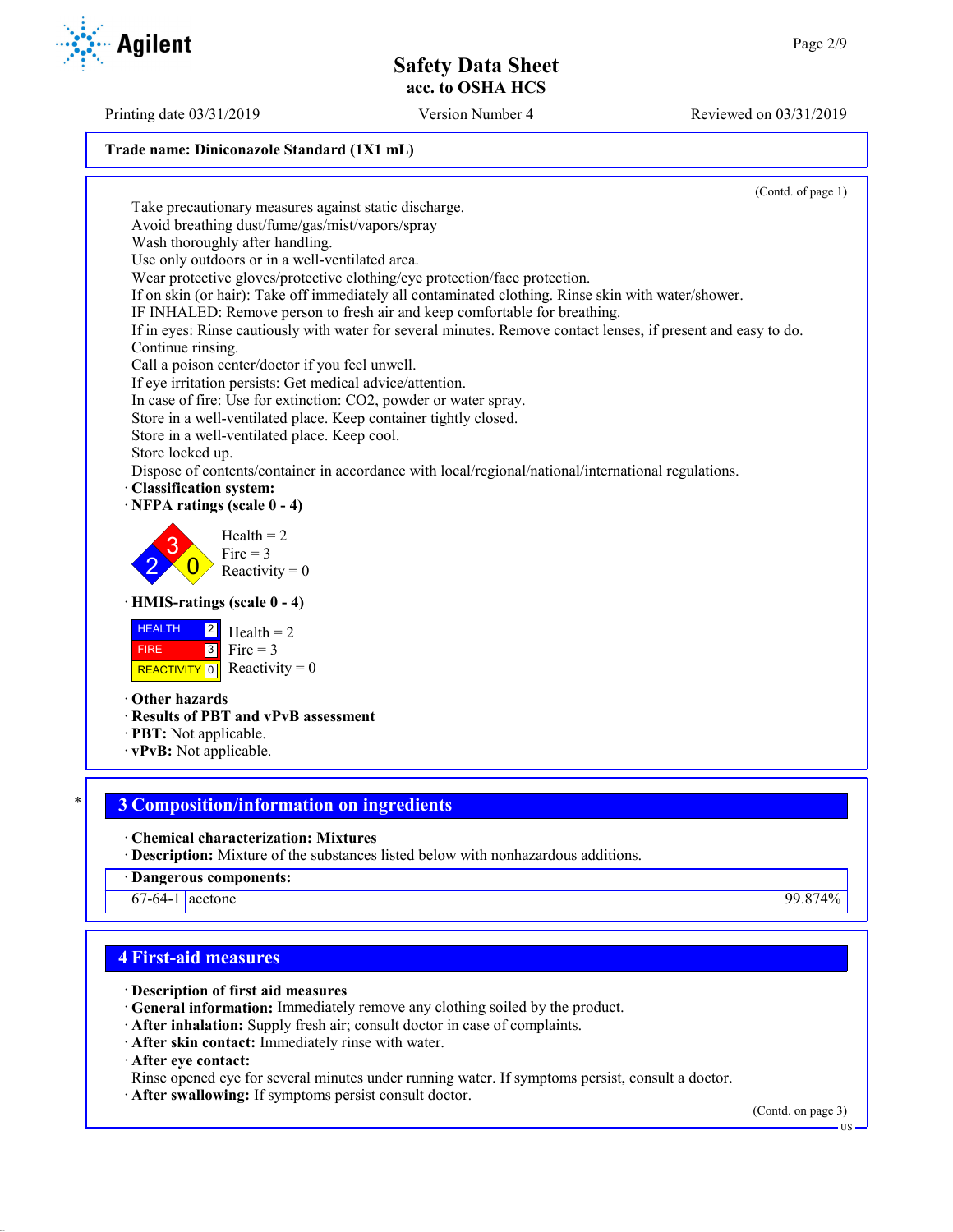Printing date 03/31/2019 Version Number 4 Reviewed on 03/31/2019

**Trade name: Diniconazole Standard (1X1 mL)**

(Contd. of page 2)

- · **Information for doctor:**
- · **Most important symptoms and effects, both acute and delayed** No further relevant information available.
- · **Indication of any immediate medical attention and special treatment needed** No further relevant information available.

### **5 Fire-fighting measures**

- · **Extinguishing media**
- · **Suitable extinguishing agents:**
- CO2, extinguishing powder or water spray. Fight larger fires with water spray or alcohol resistant foam.
- · **For safety reasons unsuitable extinguishing agents:** Water with full jet
- · **Special hazards arising from the substance or mixture** No further relevant information available.
- · **Advice for firefighters**
- · **Protective equipment:** No special measures required.

### \* **6 Accidental release measures**

- · **Personal precautions, protective equipment and emergency procedures** Wear protective equipment. Keep unprotected persons away.
- · **Environmental precautions:** Do not allow to enter sewers/ surface or ground water.
- · **Methods and material for containment and cleaning up:** Absorb with liquid-binding material (sand, diatomite, acid binders, universal binders, sawdust). Dispose contaminated material as waste according to item 13. Ensure adequate ventilation.

## **Reference to other sections**

See Section 7 for information on safe handling.

See Section 8 for information on personal protection equipment.

See Section 13 for disposal information.

### · **Protective Action Criteria for Chemicals**

| $\cdot$ PAC-1:    |  |             |  |
|-------------------|--|-------------|--|
| $67-64-1$ acetone |  | $200$ ppm   |  |
| $\cdot$ PAC-2:    |  |             |  |
| $67-64-1$ acetone |  | $3200*$ ppm |  |
| $\cdot$ PAC-3:    |  |             |  |
| $67-64-1$ acetone |  | $5700*$ ppm |  |

# **7 Handling and storage**

### · **Handling:**

- · **Precautions for safe handling**
- Ensure good ventilation/exhaustion at the workplace. Prevent formation of aerosols.
- Information about protection against explosions and fires: Keep ignition sources away - Do not smoke. Protect against electrostatic charges.

(Contd. on page 4)

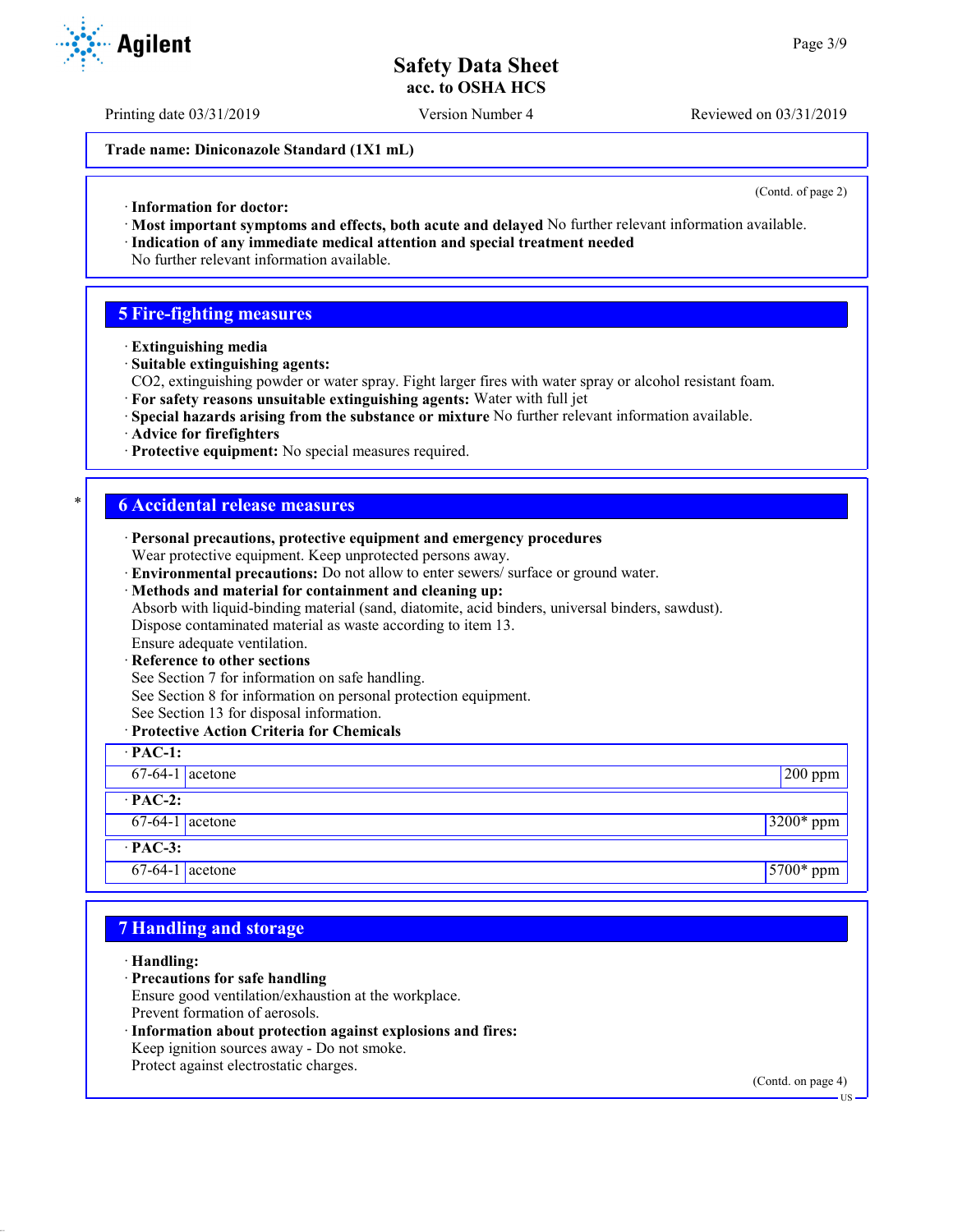Printing date 03/31/2019 Version Number 4 Reviewed on 03/31/2019

**Trade name: Diniconazole Standard (1X1 mL)**

(Contd. of page 3)

· **Conditions for safe storage, including any incompatibilities**

· **Storage:**

· **Requirements to be met by storerooms and receptacles:** Store in a cool location.

- · **Information about storage in one common storage facility:** Not required.
- · **Further information about storage conditions:**

Keep receptacle tightly sealed.

Store in cool, dry conditions in well sealed receptacles.

· **Specific end use(s)** No further relevant information available.

### \* **8 Exposure controls/personal protection**

· **Additional information about design of technical systems:** No further data; see item 7.

#### · **Control parameters**

· **Components with limit values that require monitoring at the workplace:**

#### **67-64-1 acetone**

PEL Long-term value: 2400 mg/m<sup>3</sup>, 1000 ppm

REL Long-term value: 590 mg/m<sup>3</sup>, 250 ppm

TLV Short-term value:  $1187 \text{ mg/m}^3$ , 500 ppm Long-term value:  $594 \text{ mg/m}^3$ ,  $250 \text{ ppm}$ BEI

### · **Ingredients with biological limit values:**

### **67-64-1 acetone**

 $BEI$  50 mg/L

Medium: urine Time: end of shift

Parameter: Acetone (nonspecific)

· **Additional information:** The lists that were valid during the creation were used as basis.

#### · **Exposure controls**

· **Personal protective equipment:**

### · **General protective and hygienic measures:**

Keep away from foodstuffs, beverages and feed.

Immediately remove all soiled and contaminated clothing.

Wash hands before breaks and at the end of work.

Avoid contact with the eyes.

Avoid contact with the eyes and skin.

· **Breathing equipment:**

When used as intended with Agilent instruments, the use of the product under normal laboratory conditions and with standard practices does not result in significant airborne exposures and therefore respiratory protection is not needed.

Under an emergency condition where a respirator is deemed necessary, use a NIOSH or equivalent approved device/equipment with appropriate organic or acid gas cartridge.

### · **Protection of hands:**

Although not recommended for constant contact with the chemicals or for clean-up, nitrile gloves 11-13 mil thickness are recommended for normal use. The breakthrough time is 1 hr. For cleaning a spill where there is direct contact of the chemical, butyl rubber gloves are recommended 12-15 mil thickness with breakthrough times exceeding 4 hrs. Supplier recommendations should be followed.

(Contd. on page 5)

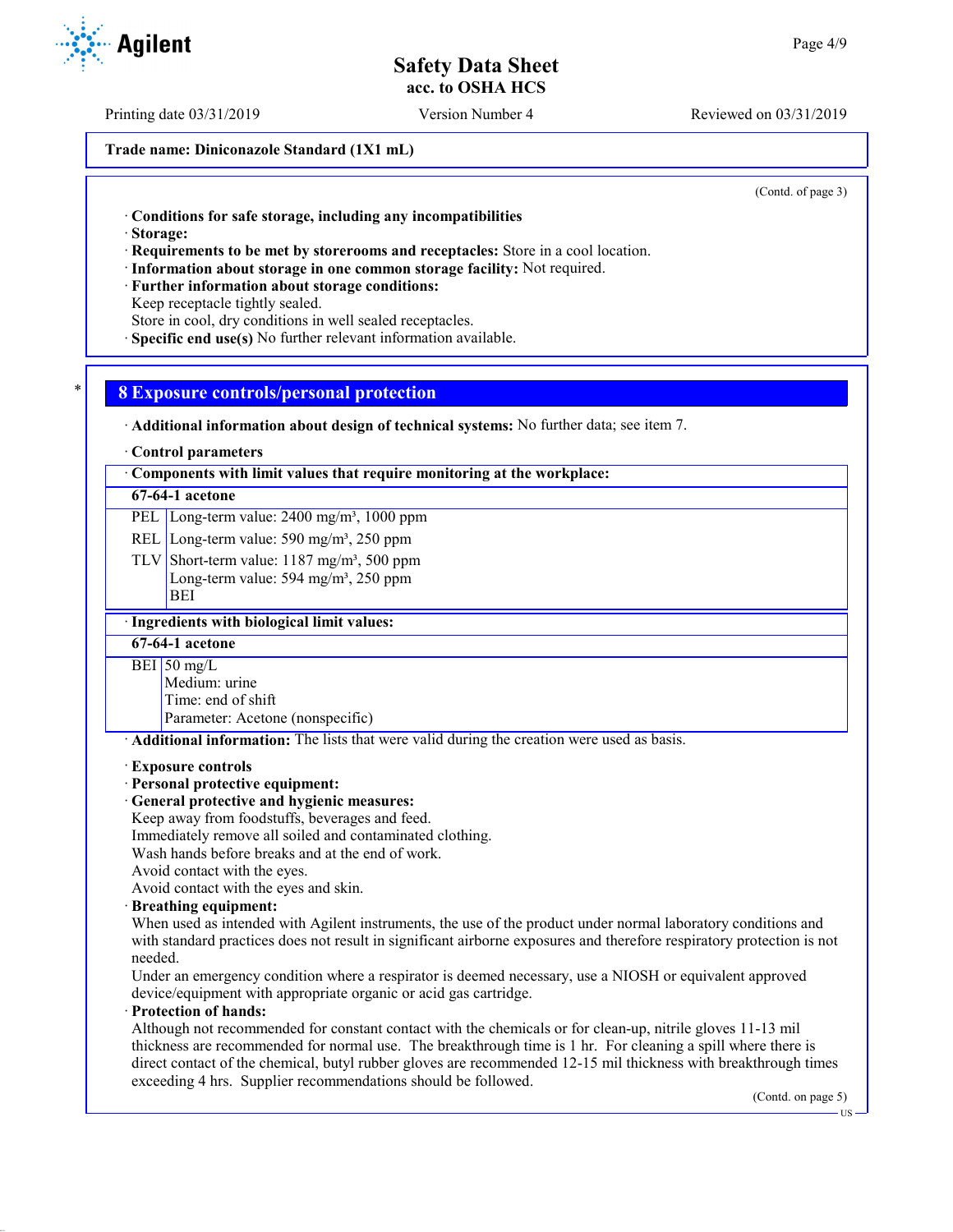Printing date 03/31/2019 Version Number 4 Reviewed on 03/31/2019

### **Trade name: Diniconazole Standard (1X1 mL)**

(Contd. of page 4)

· **Material of gloves**

For normal use: nitrile rubber, 11-13 mil thickness

For direct contact with the chemical: butyl rubber, 12-15 mil thickness

· **Penetration time of glove material**

For normal use: nitrile rubber: 1 hour

For direct contact with the chemical: butyl rubber: >4 hours

### · **Eye protection:**

Tightly sealed goggles

# \* **9 Physical and chemical properties**

| · Information on basic physical and chemical properties    |                                                                                               |
|------------------------------------------------------------|-----------------------------------------------------------------------------------------------|
| <b>General Information</b>                                 |                                                                                               |
| · Appearance:                                              |                                                                                               |
| Form:                                                      | Fluid                                                                                         |
| Color:                                                     | Colorless                                                                                     |
| · Odor:                                                    | Characteristic                                                                                |
| · Odor threshold:                                          | Not determined.                                                                               |
| · pH-value:                                                | Not determined.                                                                               |
| Change in condition<br><b>Melting point/Melting range:</b> | -94.7 °C (-138.5 °F)                                                                          |
| <b>Boiling point/Boiling range:</b>                        | 55.8-56.6 °C (132.4-133.9 °F)                                                                 |
| · Flash point:                                             | $-17$ °C (1.4 °F)                                                                             |
| · Flammability (solid, gaseous):                           | Not applicable.                                                                               |
| · Ignition temperature:                                    | 465 °C (869 °F)                                                                               |
| · Decomposition temperature:                               | Not determined.                                                                               |
| · Auto igniting:                                           | Product is not selfigniting.                                                                  |
| Danger of explosion:                                       | Product is not explosive. However, formation of explosive air/vapor<br>mixtures are possible. |
| <b>Explosion limits:</b>                                   |                                                                                               |
| Lower:                                                     | 2.6 Vol %                                                                                     |
| Upper:                                                     | 13 Vol %                                                                                      |
| $\cdot$ Vapor pressure at 20 °C (68 °F):                   | 245.3 hPa (184 mm Hg)                                                                         |
| $\cdot$ Density at 20 °C (68 °F):                          | 0.791 g/cm <sup>3</sup> (6.6009 lbs/gal)                                                      |
| · Relative density                                         | Not determined.                                                                               |
| · Vapor density                                            | Not determined.                                                                               |
| · Evaporation rate                                         | Not determined.                                                                               |
| · Solubility in / Miscibility with                         |                                                                                               |
| Water:                                                     | Not miscible or difficult to mix.                                                             |
| · Partition coefficient (n-octanol/water): Not determined. |                                                                                               |
|                                                            | (Contd. on page 6)                                                                            |

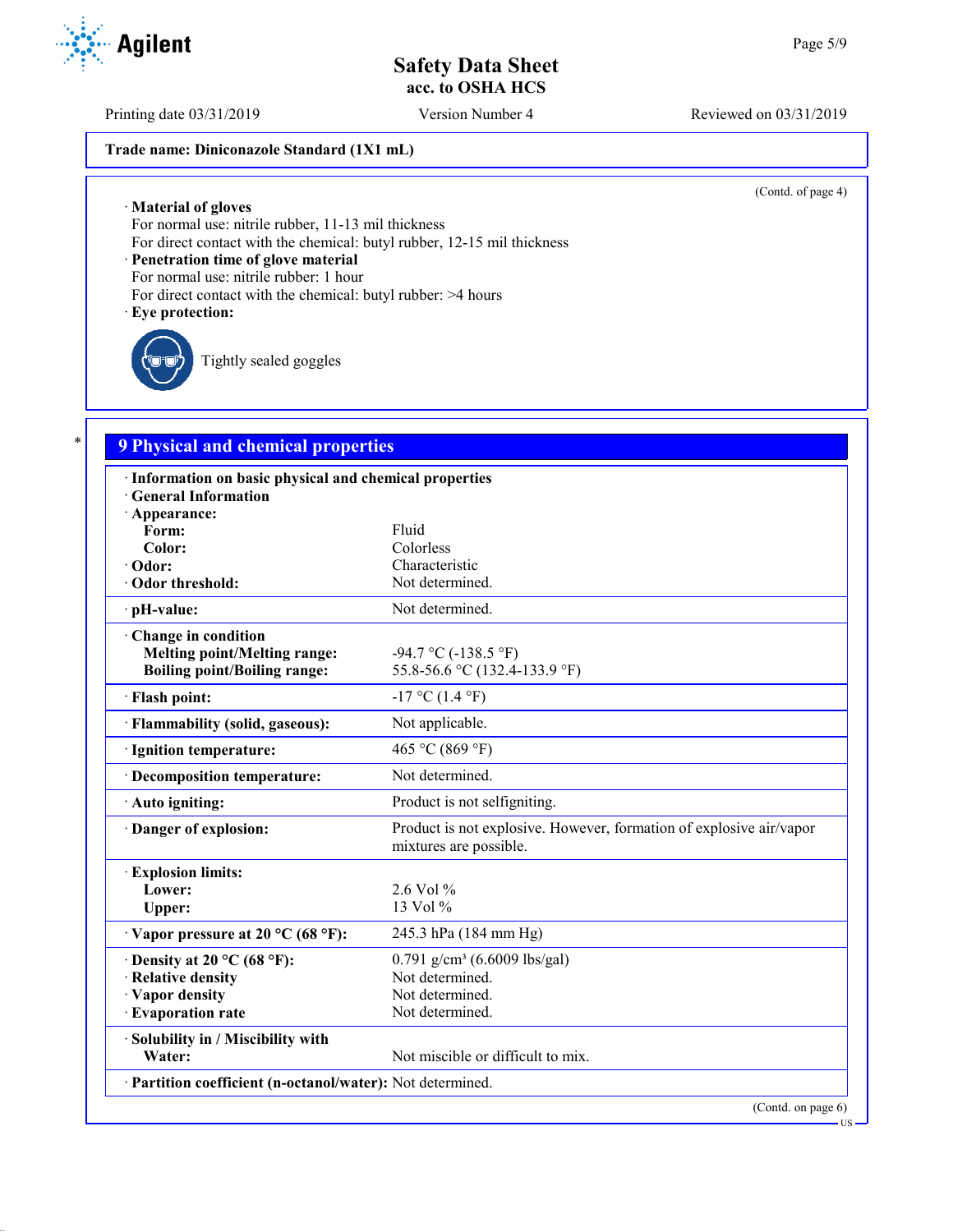Printing date 03/31/2019 Version Number 4 Reviewed on 03/31/2019

**Trade name: Diniconazole Standard (1X1 mL)**

|                                    | (Contd. of page 5)                         |
|------------------------------------|--------------------------------------------|
| · Viscosity:                       |                                            |
| Dynamic at $20^{\circ}$ C (68 °F): | 32 mPas                                    |
| Kinematic:                         | Not determined.                            |
| Solvent content:                   |                                            |
| Organic solvents:                  | $99.9\%$                                   |
| <b>VOC</b> content:                | $0.00\%$                                   |
|                                    | $0.0$ g/l / 0.00 lb/gal                    |
| Solids content:                    | $0.1\%$                                    |
| Other information                  | No further relevant information available. |

# **10 Stability and reactivity**

· **Reactivity** No further relevant information available.

- · **Chemical stability**
- · **Thermal decomposition / conditions to be avoided:** No decomposition if used according to specifications.
- · **Possibility of hazardous reactions** No dangerous reactions known.
- · **Conditions to avoid** No further relevant information available.
- · **Incompatible materials:** No further relevant information available.
- · **Hazardous decomposition products:** No dangerous decomposition products known.

### \* **11 Toxicological information**

· **Information on toxicological effects**

· **Acute toxicity:**

· **LD/LC50 values that are relevant for classification:**

### **67-64-1 acetone**

Oral LD50 5,800 mg/kg (rat)

Dermal LD50 20,000 mg/kg (rabbit)

## **83657-24-3 diniconazole**

Oral LD50 474 mg/kg (rat)

- Dermal LD50  $\geq 5,000$  mg/kg (rat)
- · **Primary irritant effect:**
- · **on the skin:** No irritant effect.
- · **on the eye:** Irritating effect.
- · **Sensitization:** No sensitizing effects known.
- · **Additional toxicological information:**

The product shows the following dangers according to internally approved calculation methods for preparations: Irritant

### · **Carcinogenic categories**

· **IARC (International Agency for Research on Cancer)**

None of the ingredients is listed.

### · **NTP (National Toxicology Program)**

None of the ingredients is listed.



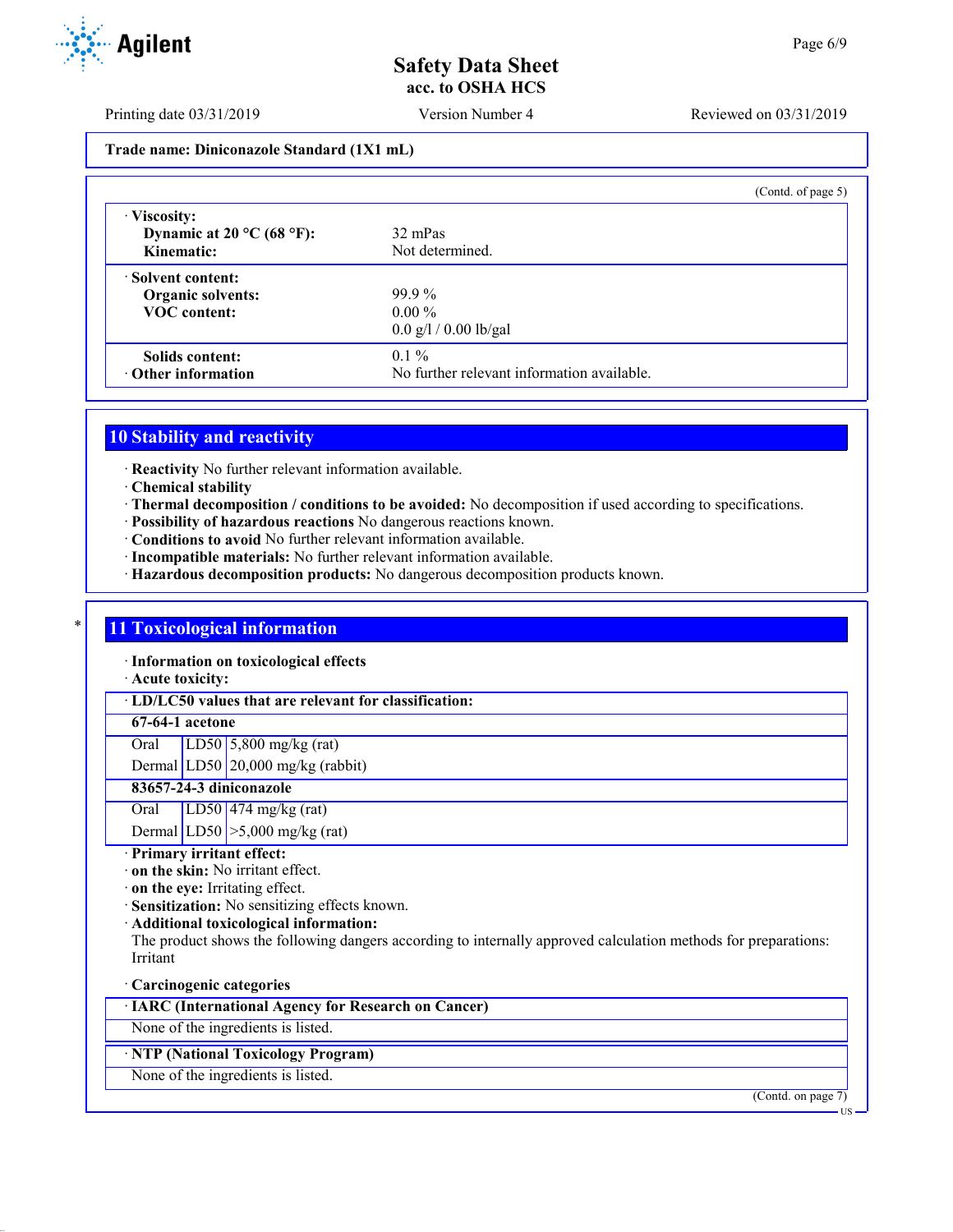Printing date 03/31/2019 Version Number 4 Reviewed on 03/31/2019

(Contd. of page 6)

**Trade name: Diniconazole Standard (1X1 mL)**

· **OSHA-Ca (Occupational Safety & Health Administration)**

None of the ingredients is listed.

# **12 Ecological information**

### · **Toxicity**

- · **Aquatic toxicity:** No further relevant information available.
- · **Persistence and degradability** No further relevant information available.
- · **Behavior in environmental systems:**
- · **Bioaccumulative potential** No further relevant information available.
- · **Mobility in soil** No further relevant information available.
- · **Additional ecological information:**
- · **General notes:**

Water hazard class 1 (Self-assessment): slightly hazardous for water

Do not allow undiluted product or large quantities of it to reach ground water, water course or sewage system.

- · **Results of PBT and vPvB assessment**
- · **PBT:** Not applicable.
- · **vPvB:** Not applicable.
- · **Other adverse effects** No further relevant information available.

## **13 Disposal considerations**

· **Waste treatment methods**

· **Recommendation:**

Must not be disposed of together with household garbage. Do not allow product to reach sewage system.

· **Uncleaned packagings:**

· **Recommendation:** Disposal must be made according to official regulations.

# **14 Transport information**

| · Not Regulated, De minimus Quantities                   | $\blacksquare$                              |                    |
|----------------------------------------------------------|---------------------------------------------|--------------------|
| <b>⋅ UN-Number</b><br>· DOT, IMDG, IATA                  | UN1090                                      |                    |
| · UN proper shipping name<br>$\cdot$ DOT<br>· IMDG, IATA | Acetone solution<br><b>ACETONE</b> solution |                    |
| Transport hazard class(es)                               |                                             |                    |
| · DOT, IMDG, IATA                                        |                                             |                    |
|                                                          |                                             |                    |
| $\cdot$ Class                                            | 3 Flammable liquids                         |                    |
| · Label                                                  | 3                                           |                    |
|                                                          |                                             | (Contd. on page 8) |
|                                                          |                                             | $US -$             |

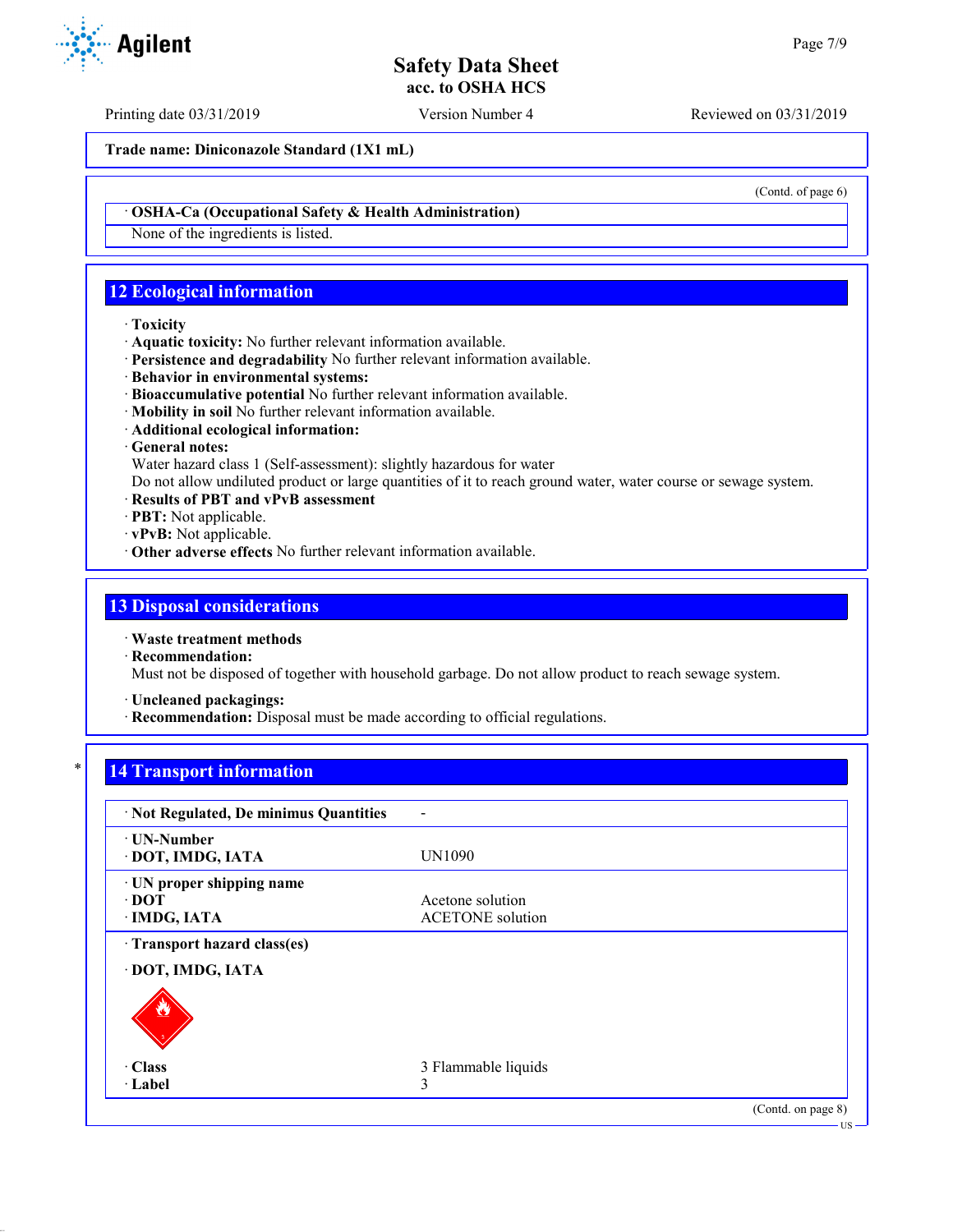Printing date 03/31/2019 Version Number 4 Reviewed on 03/31/2019

**Trade name: Diniconazole Standard (1X1 mL)**

|                                            | (Contd. of page 7)                               |  |
|--------------------------------------------|--------------------------------------------------|--|
| · Packing group<br>· DOT, IMDG, IATA       | $\mathbf{H}$                                     |  |
| · Environmental hazards:                   | Not applicable.                                  |  |
| Special precautions for user               | Warning: Flammable liquids                       |  |
| Danger code (Kemler):                      | 33                                               |  |
| <b>EMS Number:</b>                         | $F-E$ , $S-D$                                    |  |
| <b>Stowage Category</b>                    | <sub>B</sub>                                     |  |
| Transport in bulk according to Annex II of |                                                  |  |
| <b>MARPOL73/78 and the IBC Code</b>        | Not applicable.                                  |  |
| · Transport/Additional information:        |                                                  |  |
| $\cdot$ DOT                                |                                                  |  |
| · Quantity limitations                     | On passenger aircraft/rail: 5 L                  |  |
|                                            | On cargo aircraft only: 60 L                     |  |
| $\cdot$ IMDG                               |                                                  |  |
| $\cdot$ Limited quantities (LQ)            | 1L                                               |  |
| · Excepted quantities (EQ)                 | Code: E2                                         |  |
|                                            | Maximum net quantity per inner packaging: 30 ml  |  |
|                                            | Maximum net quantity per outer packaging: 500 ml |  |
| · UN "Model Regulation":                   | UN 1090 ACETONE SOLUTION, 3, II                  |  |

# **15 Regulatory information**

· **Safety, health and environmental regulations/legislation specific for the substance or mixture** · **Sara**

· **Section 355 (extremely hazardous substances):**

None of the ingredients is listed.

· **Section 313 (Specific toxic chemical listings):**

None of the ingredients is listed.

· **TSCA (Toxic Substances Control Act):**

 $67-64-1$  acetone

· **Proposition 65**

· **Chemicals known to cause cancer:**

None of the ingredients is listed.

· **Chemicals known to cause reproductive toxicity for females:**

None of the ingredients is listed.

· **Chemicals known to cause reproductive toxicity for males:**

None of the ingredients is listed.

· **Chemicals known to cause developmental toxicity:**

None of the ingredients is listed.

(Contd. on page 9)

**Agilent**